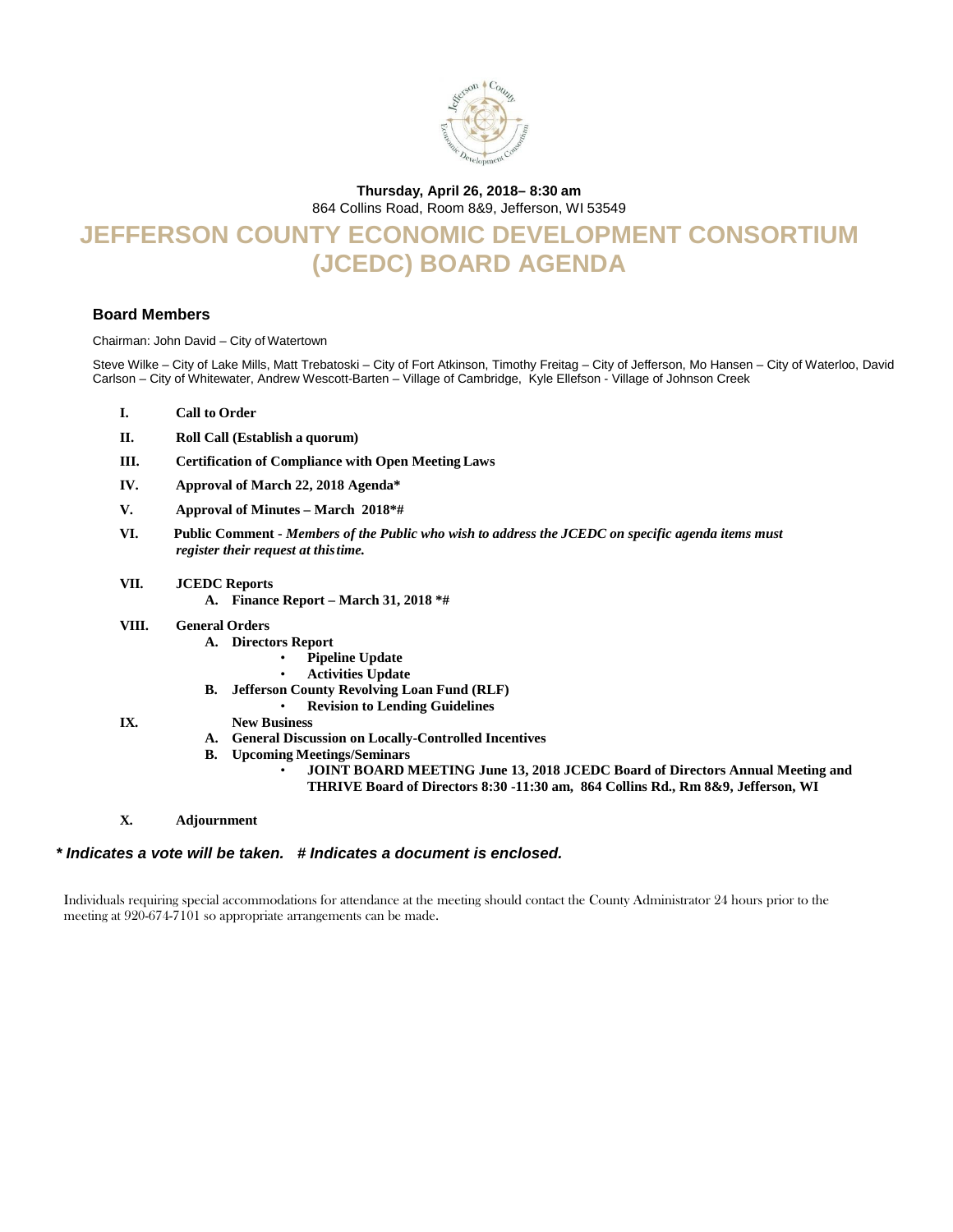

# **Jefferson County Economic Development Consortium BOARD MINUTES**

March 22, 2018

Meeting called to order at 8:30 a.m.

Board members present: John David-City of Watertown, Steve Wilke – City of Lake Mills, Hanson – City of Waterloo, David Carlson – City of Whitewater, Andrew Wescott-Barten – Village of Cambridge, Kyle Ellefson – Village of Johnson Creek, Jim Mode – County Supervisor, Amy Rinard – County Supervisor, Augie Tietz – County Supervisor

**Absent:** Matt Trebatoski – City of Fort Atkinson, Tim Freitag – City of Jefferson

**Others Present:** Jason Scott, Lavern Goergson, Victoria Pratt-JCEDC Executive Director, Julie Olver – JCEDC Marketing Manager, RoxAnne Witte-JCEDC Program Specialist

#### **Roll Call – Quorum Established**

#### **Certification of compliance with Open Meeting Law Requirements**

Staff certified compliance for the agenda dated March 22, 2018.

#### **Approval of Agenda**

Mode/Tietz moved to approve agenda dated March 22, 2018.

#### **Minutes**

Rinard/Mode moved to approve January 25, 2018 minutes printed. Motion Carried.

## **Public Comments**

None

#### **JCEDC Reports**

- **1. Review of Financials –**
	- a. Hanson/Wilke moved to approve the January 31, 2018 Finance Report as presented. Motion Carried.

#### **General Orders**

- **1. Directors Report –**
	- a. Pipeline Update V Pratt distributed an updated Opportunity Pipeline Report and gave a brief highlight on recruitment/retention/expansion projects that have been active in the past 30 days.
	- b. Activities Update –

Pratt updated the board on the presentations/meetings she has attended in both Dodge and Jefferson counties, status on the new web site, gathering of permit data for 2017 for both counties, working with Madison College on a listening session on training needs of local employers, finalizing the product improvement survey that will be sent out to all communities to gather information regarding the communities current capacity as it relates to the attraction/expansion of businesses and the processes involved, finalizing Labor Availability Analysis roll out presentation for May 23, 2018, and an update on the working committees that will be created as a result of the Jefferson County Strategic Plan.

- c. Economic Opportunity Zone Press Release Copy of the press release received was distributed the board. Communities included in the award in Dodge County are – Beaver Dam, in Jefferson County – Watertown and Jefferson and in Walworth County – Whitewater. Staff will continue to update the board on this program and more information is received.
- d. Jefferson County Revolving Loan Fund –Hanson/Rinard moved to add Kyle Haug, Vice President of Huntington National Bank and Glen Roberts, owner Glens Market & Catering to the Jefferson County Revolving Loan Fund Committee. Motion Carried.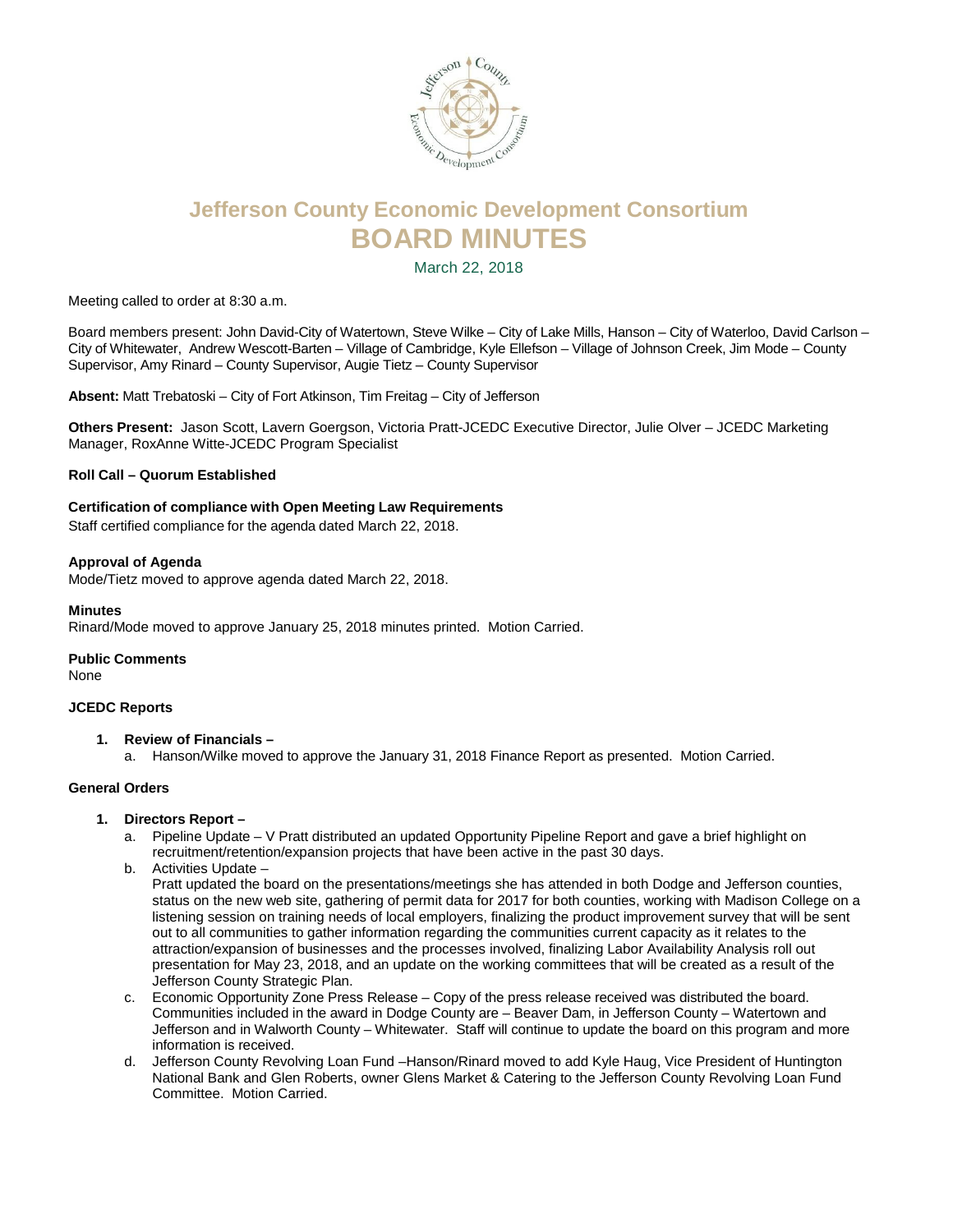#### **2. Adoption of Resolution 2018-01**

Hanson/Carson moved to approve adoption of Resolution 2018-01 Jefferson County Economic Development Consortium recognizes May 7-12, 2018 as National Economic Development Week. Motion Carried.

#### **New Business**

- **1. Future Agenda Items - Election of JCEDC Officers will be held at the June board of directors meeting.**
- **2. Upcoming Meetings/Seminars –**
	- a. Hoof Health & BPI Welcome as New Business Event April 11, 2018, 10:00 am. Comfort Suites, Johnson Creek.

#### **Adjournment**

There being no further business for consideration, motion by Carson/Mode to adjourn. Motion carried

Meeting adjourned at 9:35 a.m.

Respectfully submitted,

RoxAnne L. Witte, Recording Secretary

DISCLAIMER: These minutes are uncorrected and any corrections made thereto will be noted in the proceedings at which these minutes are approved.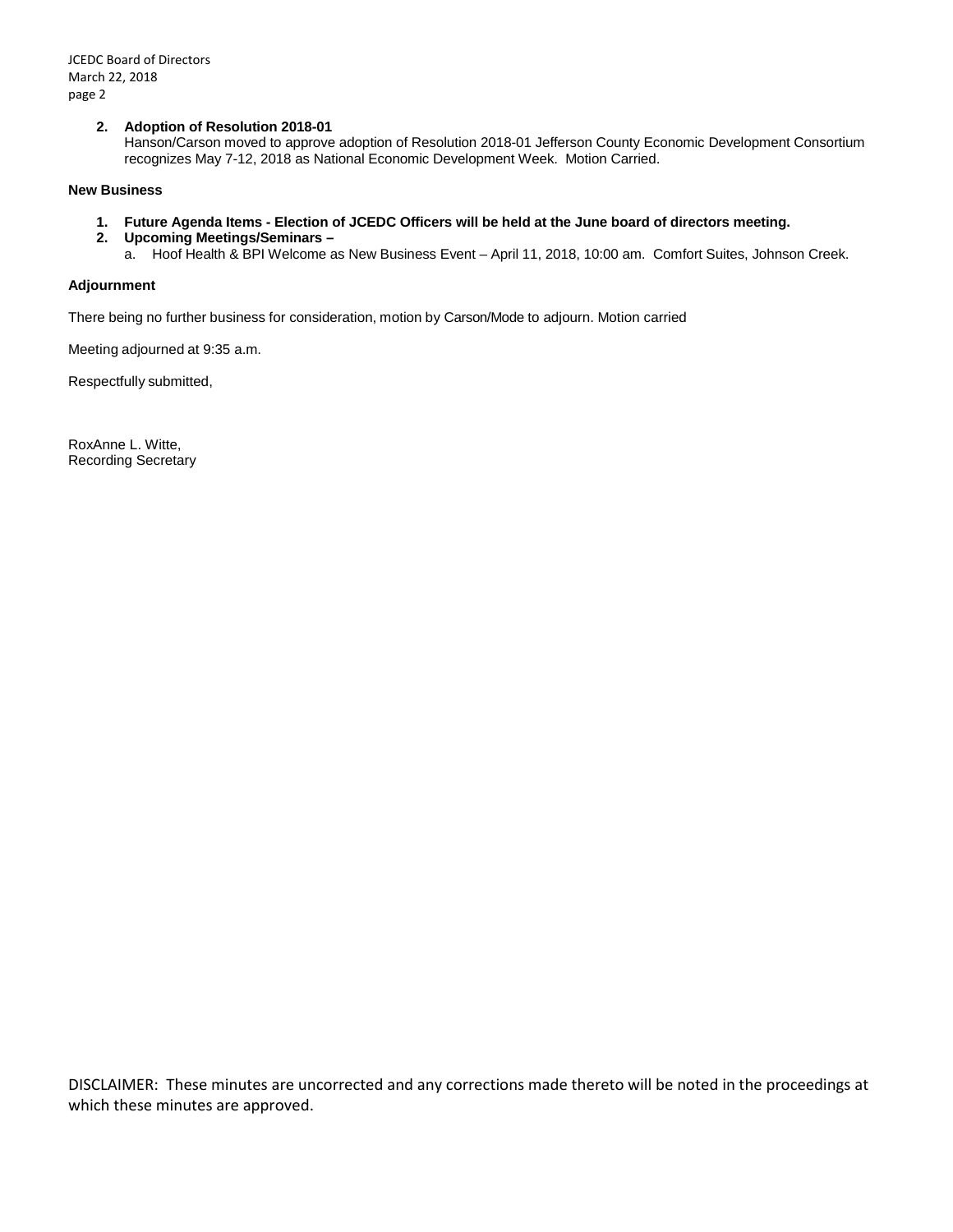## **Jefferson County Economic Development Consortium March 31, 2018**

|         |                                    | <b>March</b>                 | <b>Year to Date Estimate</b> | 2018 Budget      |      |
|---------|------------------------------------|------------------------------|------------------------------|------------------|------|
| Revenue | <b>State Aid</b>                   | $\qquad \qquad \blacksquare$ |                              | 5,000.00         | 0%   |
|         | <b>JCEDC HBP Service Fees-2017</b> |                              | 2,600.00                     | 10,000.00        | 26%  |
|         | <b>JCEDC GHDP Service fees</b>     |                              |                              | 135,000.00       | 0%   |
|         | V-Cambridge                        |                              | 162.00                       | 162.00           | 100% |
|         | <b>V-Johnson Creek</b>             | $\qquad \qquad \blacksquare$ | 4,400.00                     | 4,400.00         | 100% |
|         | <b>C-Fort Atkinson</b>             | $\qquad \qquad \blacksquare$ |                              | 18,662.00        | 0%   |
|         | C-Jefferson                        |                              | 11,978.00                    | 11,978.00        | 100% |
|         | <b>C-Lake Mills</b>                | $\qquad \qquad \blacksquare$ | 8,825.00                     | 8,825.00         | 100% |
|         | C-Waterloo                         | $\qquad \qquad \blacksquare$ | 5,057.00                     | 5,057.00         | 100% |
|         | C-Watertown                        |                              | 35,792.00                    | 35,792.00        | 100% |
|         | <b>C-Whitewater</b>                |                              | 4,413.00                     | 4,413.00         | 100% |
|         | <b>Jefferson County</b>            | $\qquad \qquad \blacksquare$ |                              | 125,690.00       | 0%   |
|         | <b>Dodge County</b>                | $\qquad \qquad \blacksquare$ | 85,000.00                    | 85,000.00        | 100% |
|         | <b>Donations Restricted</b>        |                              |                              | 2,500.00         | 0%   |
|         |                                    | $\overline{\phantom{0}}$     | \$<br>158,227.00             | \$<br>452,479.00 |      |

| <b>Expenditures</b>                   | <b>March</b>             | <b>Year to Date Estimates</b> | 2018 Budget |     |
|---------------------------------------|--------------------------|-------------------------------|-------------|-----|
| Goal 1                                |                          |                               |             |     |
| Personnel                             | 4,539.68                 | 21,431.66                     | 120,104.00  | 18% |
| <b>Professional Services</b>          | $\overline{\phantom{0}}$ | 292.50                        | 30,000.00   | 1%  |
| <b>Recruitment Related</b>            |                          | $\qquad \qquad$               | 500.00      | 0%  |
| <b>Office Expense</b>                 | 46.65                    | 208.69                        | 5,840.00    | 4%  |
| Membership                            | $\overline{\phantom{0}}$ | $\qquad \qquad$               | 2,500.00    | 0%  |
| <b>Professional Development</b>       | $\overline{\phantom{0}}$ | $\qquad \qquad$               | 2,200.00    | 0%  |
| <b>Meeting Expenses</b>               |                          | 7.09                          | 800.00      | 1%  |
| <b>Training Materials - Homebuyer</b> |                          | 310.94                        | 4,000.00    | 8%  |
| <b>Subscriptions</b>                  | 102.60                   | 407.08                        | 2,800.00    | 15% |
| Internet/Phones/Mis                   | 456.88                   | 1,394.03                      | 6,249.20    | 22% |
| <b>Other Operating</b>                |                          |                               | 1,000.00    | 0%  |
| <b>Travel Related</b>                 | 85.23                    | 620.67                        | 2,500.00    | 25% |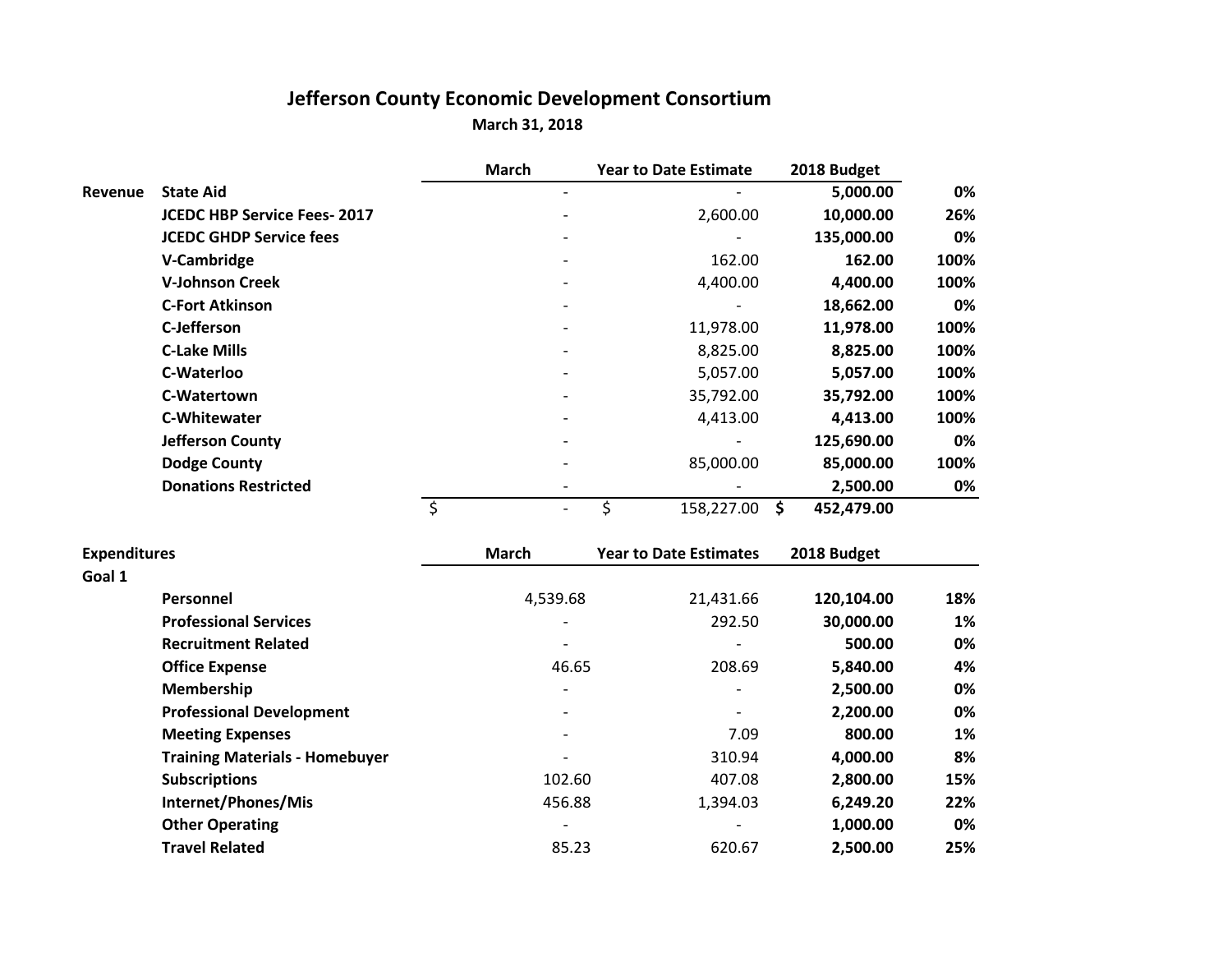| <b>Other Insurance</b>     | 57.83                    | 173.45                   | 694.00     | 25% |
|----------------------------|--------------------------|--------------------------|------------|-----|
| <b>Railroad Consortium</b> | $\overline{\phantom{0}}$ | $\overline{\phantom{0}}$ | 14.000.00  | 0%  |
| <b>Operating Reserve</b>   | $\overline{\phantom{0}}$ | $\overline{\phantom{0}}$ | 1.560.80   | 0%  |
| Total                      | 5.288.86                 | 24.846.11                | 194.748.00 |     |

| Goal 2 |                                 | <b>March</b>             | <b>Year to Date Estimates</b> | 2018 Budget |     |
|--------|---------------------------------|--------------------------|-------------------------------|-------------|-----|
|        | Personnel                       | 3,404.76                 | 16,798.24                     | 90,078.00   | 19% |
|        | <b>Office Expense</b>           | 23.32                    | 104.34                        | 2,920.00    | 4%  |
|        | <b>Professional Development</b> | $\overline{\phantom{0}}$ | 476.36                        | 1,100.00    | 43% |
|        | <b>Meeting Expenses</b>         | 0                        | 3.55                          | 400.00      | 1%  |
|        | <b>Subscriptions</b>            | 51.30                    | 203.54                        | 1,400.00    | 15% |
|        | Internet/Phones/Mis             | 228.44                   | 697.02                        | 3,124.60    | 22% |
|        | <b>Other Operating</b>          | 0                        | 0.20                          | 500.00      | 0%  |
|        | <b>Travel Related</b>           | 32.39                    | 235.84                        | 950.00      | 25% |
|        | <b>Operating Reserve</b>        | 0                        |                               | 780.40      | 0%  |
|        | Total                           | 3,740.20                 | 18,519.08                     | 101,253.00  |     |

| Goal 3 |                                 | <b>March</b> | <b>Year to Date Estimates</b> | 2018 Budget      |     |
|--------|---------------------------------|--------------|-------------------------------|------------------|-----|
|        | Personnel                       | 3,404.76     | 16,798.24                     | 90,078.00        | 19% |
|        | <b>Professional Services</b>    | 0            | 292.50                        | 30,000.00        | 1%  |
|        | <b>Website Revision</b>         | 0            |                               | 15,000.00        | 0%  |
|        | <b>Office Expense</b>           | 46.65        | 208.69                        | 5,840.00         | 4%  |
|        | <b>Professional Development</b> | 0.00         | 952.71                        | 2,200.00         | 43% |
|        | <b>Meeting Expenses</b>         | 0            |                               | 800.00           | 0%  |
|        | <b>Subscriptions</b>            | 102.60       | 407.08                        | 2,800.00         | 15% |
|        | Internet/Phones/Mis             | 456.88       | 1,394.03                      | 6,249.20         | 22% |
|        | <b>Other Operating</b>          | 0            |                               | 1,000.00         | 0%  |
|        | <b>Travel Related</b>           | 32.385       | 235.84                        | 950.00           | 25% |
|        | <b>Operating Reserve</b>        | 0            |                               | 1,560.80         | 0%  |
|        | <b>Total</b>                    | 4,043.26     | 20,289.09<br>Ŝ                | 156,478.00<br>S. |     |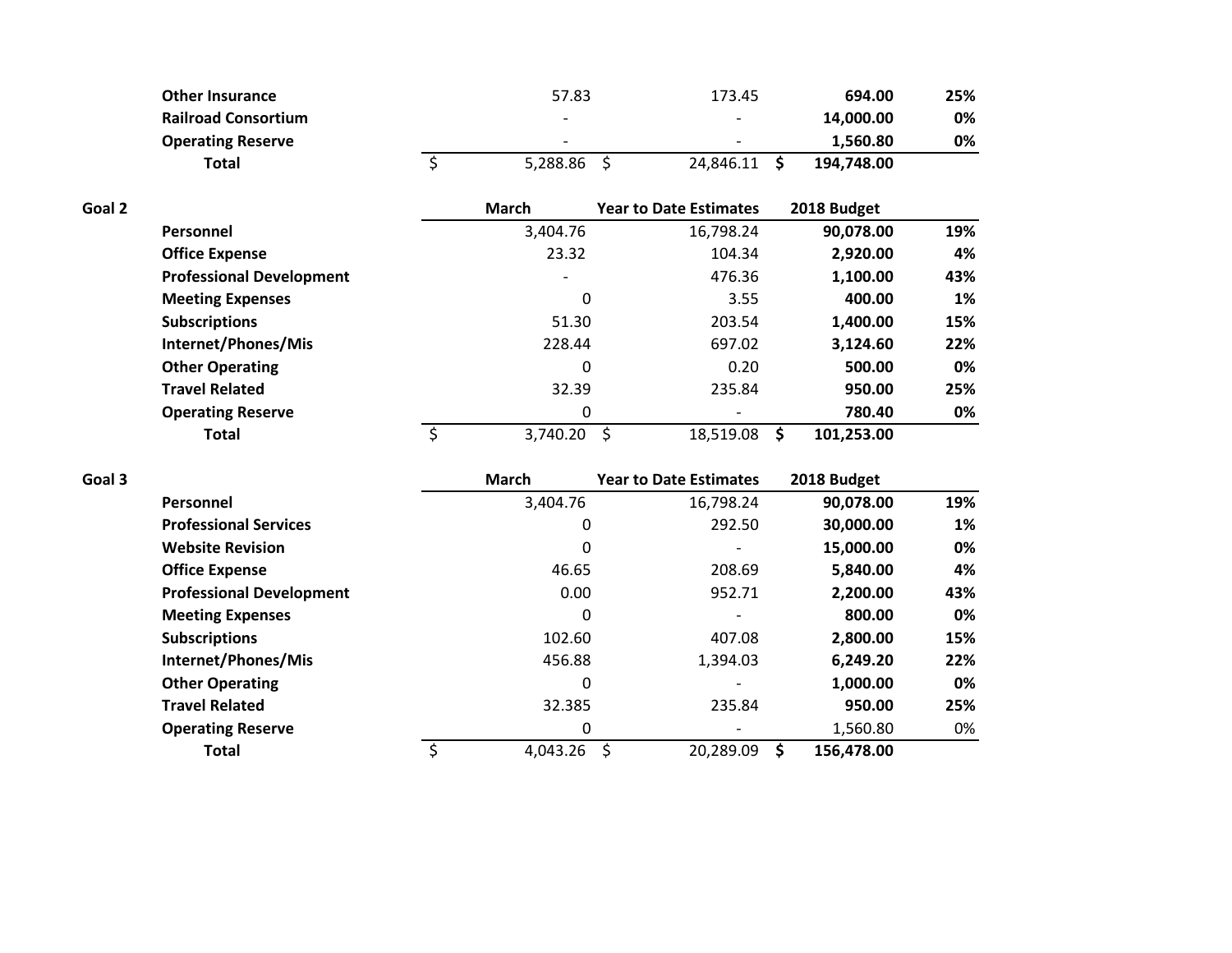| <b>SUMMARY</b>                         |                                                                 |  |  |  |  |
|----------------------------------------|-----------------------------------------------------------------|--|--|--|--|
|                                        | March 31, 2018                                                  |  |  |  |  |
|                                        | 2018 Budget<br><b>Year to Date Estimates</b>                    |  |  |  |  |
| <b>Revenues</b>                        |                                                                 |  |  |  |  |
| <b>Income</b>                          | \$<br>158,227.00 \$<br>452,479.00<br>$\overline{\phantom{a}}$   |  |  |  |  |
| Carryover*                             | \$70,616.36                                                     |  |  |  |  |
| <b>Total</b>                           | \$<br>228,843.36 \$<br>452,479.00                               |  |  |  |  |
| <b>Expenses</b>                        |                                                                 |  |  |  |  |
| Goal 1                                 | \$<br>24,846.11 \$<br>194,748.00                                |  |  |  |  |
| Goal 2                                 | \$<br>$18,519.08 \text{ }$<br>101,253.00                        |  |  |  |  |
| Goal 3                                 | $\frac{5}{1}$<br>20,289.09 \$<br>156,478.00                     |  |  |  |  |
| <b>Totals</b>                          | $\overline{\boldsymbol{\zeta}}$<br>$63,654.28$ \$<br>452,479.00 |  |  |  |  |
| *Carryover as of 3/19/2018             | \$91,962.18                                                     |  |  |  |  |
| <b>JCEDC Vested Benefit Reserve</b>    | (21, 345.82)                                                    |  |  |  |  |
| <b>JCEDC Fiduciary Funds Carryover</b> | \$70,616.36                                                     |  |  |  |  |